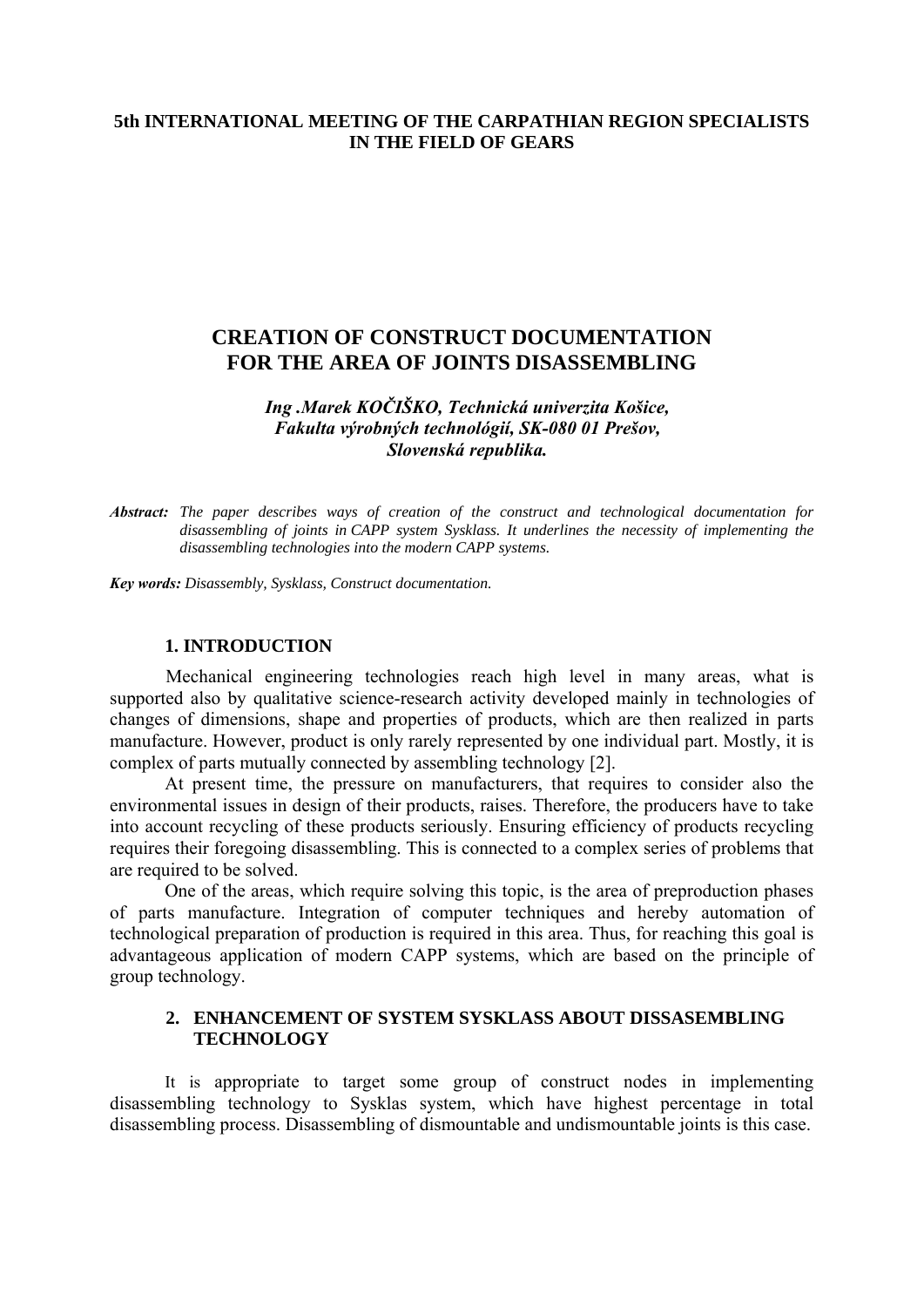Enahancement of Sysklass system means filling its valid database by data, which then consequently create basic structure of the system. Whole enhancement of system about joint disassembling technology is possible to simply schedule to the steps shown in Fig. 1.



Fig. 1 Procedure of implementation of disassembling technology into the system Sysklass

First step for implementing the disassembling technology into Sysklass system is appropriate selection and categorization of individual part types, in this case of individual joint types.

First and basic division of joint types was performed to two independent groups, to dismountable joints and to undismountable joints. These were then divided to individual groups of known types of joints for each category (Fig. 2).



Fig. 2 Basic division of dismountable and undismountalbe joints

Classification of all joints from individual categories is second step. Classification of individual items is determining activity for using the principles of group technologies in the area of construct and technological documentation creation. Classification of mechanical engineering parts implements defined order into the production base of factory.

 A purpose of classification is creation of sufficiently precise digital models of parts, which contains properties required for identification of technological conditions necessary for realization of product manufacture.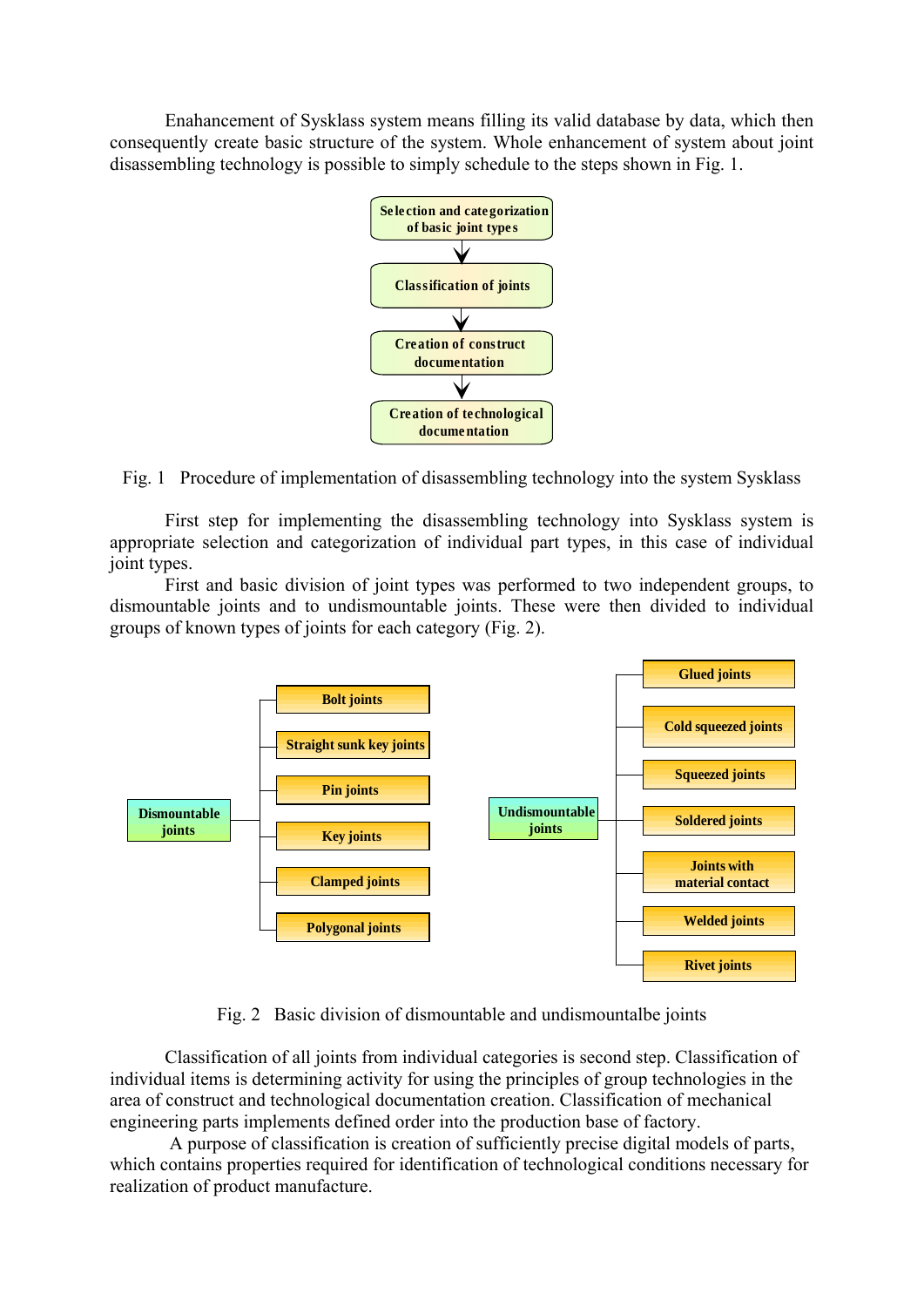## **3. CREATION OF CONSTRUCT AND TECHNOLOGICAL DOCUMENTATION IN SYSKLASS SYSTEM**

 Creation of construct documentation consists from four parts, from construct head, construct piece-list, inverse piece-list and from construct drawing.

Construct head is basic part of all TPV documentation and contains basic data about produced item. Simply it can be stated that construct head includes almost all data of corner title of construct drawing for given manufactured item. Form is divided to two sections.

Top section contents basic data about item and these data are data for creation of construct head. It is necessary to define which type of item it is. Item can be of following type:

- a)  $D detail$
- b)  $Z$  assembly

c) DM – item without drawing

- d) R representant
- e)  $F$  final product

 $Z$  – assembly is always used as item type for creation of construct heads of all items for disassembling. As next basic data are used name and expenditure unit.

Bottom section includes the data of definitions of material conditions, from which the item is produced and data in this section are important for selection of material from storage file during creation of material standard of this item (Fig. 4).

| Konštrukčná hlavička SKR 00 ZM:DEMONT 1<br>Č. položky<br>ΖP<br>7<br>Cv<br><b>SKR00</b>                                                                                                     | Názov<br>SKRUTKOVÝ SPOJ 00<br>▼<br>Platí od<br>Zmena od                  | <b>MJV</b><br>KS<br>▼<br>Platí do<br>Zmena do                                                   |
|--------------------------------------------------------------------------------------------------------------------------------------------------------------------------------------------|--------------------------------------------------------------------------|-------------------------------------------------------------------------------------------------|
| Povolený materiál<br>$\cdot$<br>Akost v.<br>Dr.n.<br>Značka<br>$\overline{\phantom{a}}$<br>$\overline{\phantom{a}}$<br>Rozm.1 (v palcoch)<br>Rozmer 1<br><b>Typ r.1</b><br>C.mat.<br>Atest | Platí od<br>Zmena od<br>Dr. rozm. n.<br>Rozmer 2<br>Rozmer 3<br>Akost'k. | Platí do<br>Zmena do<br>Rozm.norma<br>$\overline{\phantom{a}}$<br>Polož.čís.materiálu<br>Podpis |
| <sup>⊙</sup> Verzie ku zdroju<br>O Všetky verzie<br>Meno<br>List Ver. Typ                                                                                                                  | O Všetky (aj zamietnuté) verzie<br>Autor                                 | Zmenený<br>Schválil                                                                             |

Fig. 4 Form for creation of construct head

Construct piece-list is integral part of construct documentation and describes the composition of manufactured objects. Construct piece-list is created only for item type assembly. Items of type detail are indivisible and therefore they do not have construct piecelist.

Piece-list of item (aggregate unit) is thus a list of other items (lower units), which create compact section of aggregate unit. Individual rows of piece-list are called its positions. Shown form server for viewing, or correction of item construct piece-list (Fig. 5).

Respecting the fact, that node of joint is mostly just a part of higher assembly and in relation to wider options of utilization of construct and technological documentation is